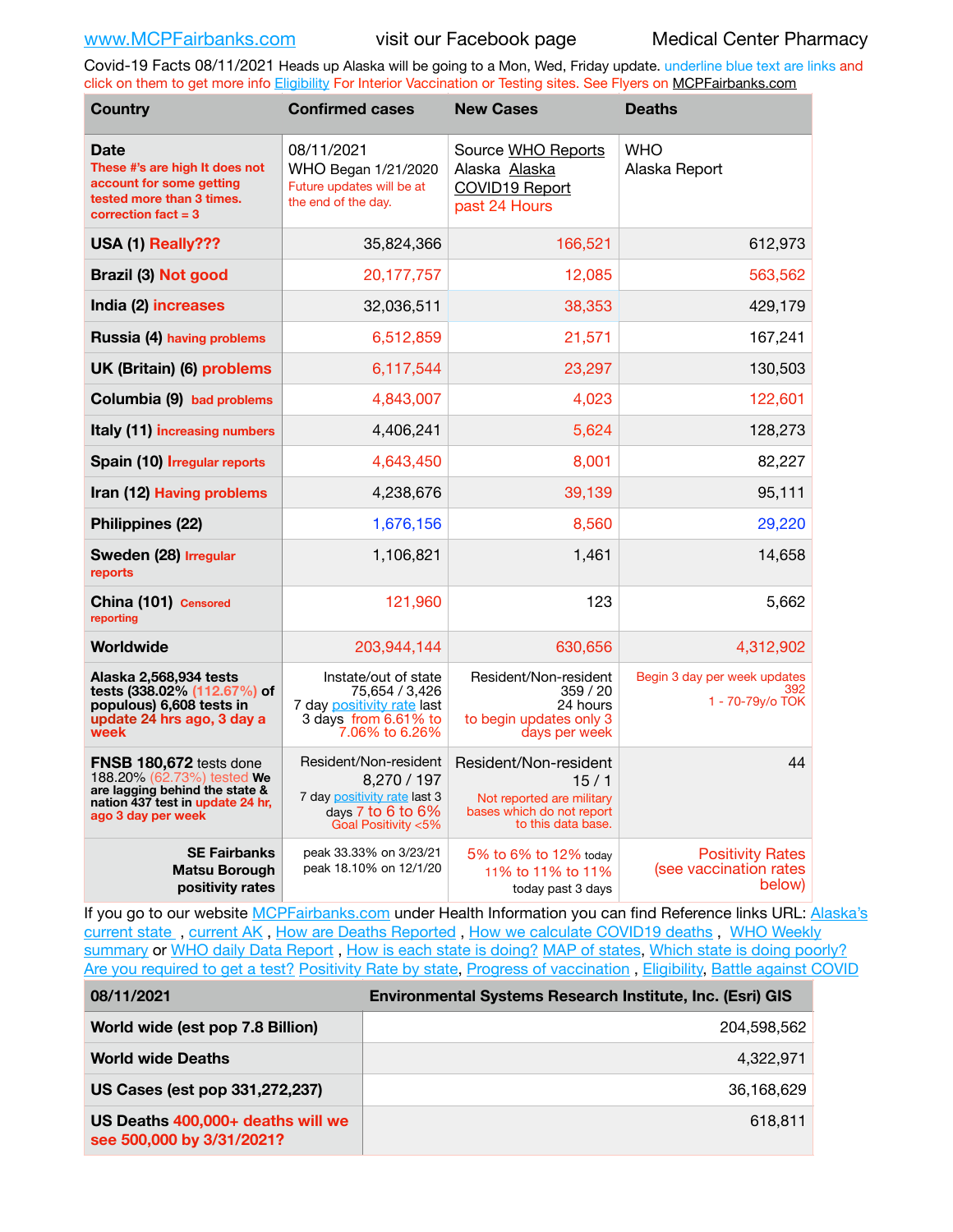# Impact of COVID-19 on the US Healthcare system

Estimated US Population 331.3 million 218.54% (72.85%) have been tested (723.4 million) Estimated 5% of US population will test positive for Covid-19 16.56 million (currently 36.2 Million (10.93%) of population tested positive vs Alaska (9.95%) we have currently tested an est. 723.4 million based on 36.2 mill that have tested positive discount some of these numbers by 67% to account for multiple testing of same person.

If 8% will require hospitalization of the 16.56 million positive cases, we would need 1.325 million beds. Estimated by the American Hospital Association there are 800,000 staffed beds available.

The US has 2.8 hospital beds per 1000 our needs could be 56, China had 4.3, Italy 3.2, South Korea 12.3

The USNS Mercy and Comfort added 2,000 staffed beds, not ICU Of these estimated to be admitted to ICU 860,000. to ICU beds The US has 16,000 ICU beds we have 68,000-85,000 beds ve have 68,000-85,000 beds

US could need 299,000 beds with ventilators  $\leq$ 16,000 ventilators

 The Needs

**Summation:** Estimated needs could be 1.325 million hospitalized beds for just COVID-19 patients alone. If positives represents 5% of test run, then approximately 723.4 million have been tested, we have no idea how many tests have been run or how many multiple tests conducted on the same person, resulting in 36.2 million positive tests run with 618,811 with767 deaths in the past 24 hours, ave 2320/day. In AK, with 75,654 positive cases 9.95% of Alaska, 1,766 hospitalizations, and 392 deaths. Hospitalization rate is 2.33% of those that test positive, Death Rate 0.53% overall or 22.25% of those hospitalized. Those >60 y/o represent 15% of positive cases, yet represent 80% of deaths. 724,664 vaccines given equal approximately 338,614 (44.55%) completed series and 386,050 (50.80%) vaccinated once of population.

Normal ICU stay 5-7 days, estimated ICU stay for COVID-19 2-3 weeks and they could tie up a ventilator for that length of time also, helping only 1/3 as many patients.

This is why we need to flatten the curve by social spacing and only essential travel.

Expected Death (these are just estimates based on other countries) if 5% of the US Population (16.56 million) test positive we are now at 29.137 million positive (8.8%) and if

1% die = 165,600 people

2% die = 311,200 people

3% die = 496,800 people

6% die = 993,600 people obviously we have passed the 1.325 million positive cases we are 29.137 million so if 5% of the US population (16.56 million) test positive and 6% of those die = 993,600 deaths if no vaccine, or if 3.09% (511,704) will die, but we are 104.8% of the way there in 52 weeks (1 year).

World wide death rate of positive tests actually 2.11%. The US is at 618,044 1.71% of those actually tested positive, that is 70% lower death rate than when we started in 3/2020 , started at 6%. But we are slipping Death % have gone from 1.67 to 1.82%. There are 7.8 Billion people in the world 331 million live in the US (4.2% of the world's population) 10.93% have tested positive. The US deaths represents 14.31% of the world's death numbers and 17.68% of worldwide confirmed cases.

In comparison to the flu in the US.

CDC Estimates. From 2010 to 2016, the flu-related death rate was between 12,000 and 56,000, with the highest season being 2012 to 2013 and the lowest being 2011 to 2012. Most deaths are caused by complications of the flu, including pneumonia or a secondary bacterial infection of the heart or brain. or 2,000 to 9,333 per year. In 2020 in the US has 19 million cases 180,000 hospitalized and 10,000 (0.052%) have died, typically it is 2% will die, compared to 1.71% with COVID19. 218.54% (US), 338.02% (Alaska), & 188.20% (Fbks) are still too few to protect us from future outbreaks. Experts feel that we need either need people to get infected with the virus and develop antibodies or get vaccinated to create immune antibodies to protect us, that we need >60% of the population to have positive antibody tests and preferably 70-90%, one expert felt they would not feel confident til >85% were positive, to give assurance (herd immunity) in order to go without masks and social distancing. NY City seems to have the highest number at 20%. Testing is so important. Currently we are testing at 41.61 Million tests per month. At this rate to test everyone once it will take 7.88 months or over 0.67 years. To test 3 times it would take 23.65 months or 2 years

The [Flu](https://lnks.gd/l/eyJhbGciOiJIUzI1NiJ9.eyJidWxsZXRpbl9saW5rX2lkIjoxMDMsInVyaSI6ImJwMjpjbGljayIsImJ1bGxldGluX2lkIjoiMjAyMTAyMjYuMzYwNDA3NTEiLCJ1cmwiOiJodHRwczovL3d3dy5jZGMuZ292L2ZsdS93ZWVrbHkvb3ZlcnZpZXcuaHRtIn0.ePMA_hsZ-pTnhWSyg1gHvHWYTu2XceVOt0JejxvP1WE/s/500544915/br/98428119752-l) (Influenza kills approximately 1-2% of those infected ([1.6% positivity in Alaska](http://dhss.alaska.gov/dph/Epi/id/SiteAssets/Pages/influenza/trends/Snapshot.pdf) zero deaths for flu), SARS killed 800 people total, COVID19 appears to kill 1.71% (618,811 of those that test positive (10.93% of US COVID) or 14.5% less deadly than the flu and seems to be more contagious. (Seems to spread more readily) [Flu](https://lnks.gd/l/eyJhbGciOiJIUzI1NiJ9.eyJidWxsZXRpbl9saW5rX2lkIjoxMDEsInVyaSI6ImJwMjpjbGljayIsImJ1bGxldGluX2lkIjoiMjAyMTAyMjYuMzYwNDA3NTEiLCJ1cmwiOiJodHRwOi8vZGhzcy5hbGFza2EuZ292L2RwaC9FcGkvaWQvUGFnZXMvaW5mbHVlbnphL2ZsdWluZm8uYXNweCJ9.oOe3nt2fww6XpsNhb4FZfmtPfPa-irGaldpkURBJhSo/s/500544915/br/98428119752-l)  [rates dropped from 300 to single digits this year](https://lnks.gd/l/eyJhbGciOiJIUzI1NiJ9.eyJidWxsZXRpbl9saW5rX2lkIjoxMDEsInVyaSI6ImJwMjpjbGljayIsImJ1bGxldGluX2lkIjoiMjAyMTAyMjYuMzYwNDA3NTEiLCJ1cmwiOiJodHRwOi8vZGhzcy5hbGFza2EuZ292L2RwaC9FcGkvaWQvUGFnZXMvaW5mbHVlbnphL2ZsdWluZm8uYXNweCJ9.oOe3nt2fww6XpsNhb4FZfmtPfPa-irGaldpkURBJhSo/s/500544915/br/98428119752-l) note the start of mask wearing impacted flu numbers.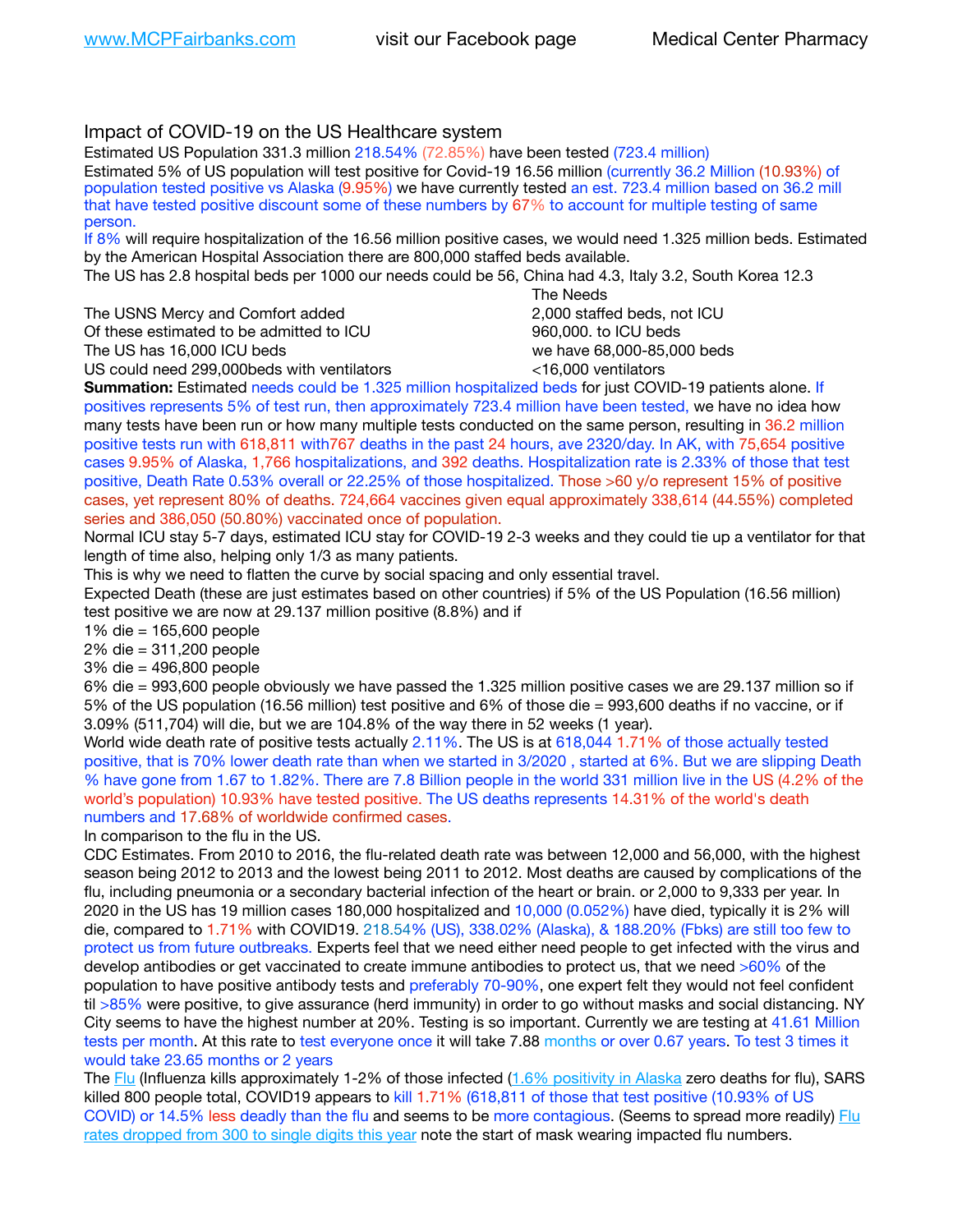[www.MCPFairbanks.com](http://www.MCPFairbanks.com) visit our Facebook page Medical Center Pharmacy

Alaska has 75,654 so far 8,270 in Fairbanks or 1 of every 9 of Alaskans, and with 44 of 392 deaths 1 in 9, the first case was transient foreign airline crew member. Interesting, the Source of Alaska's SARS-Cov2 virus originated not from East Asia by travelers or the west coast (Washington where it was first observed) , but came from the east coast of the US, and they were inoculated first from Europe, accordingly from New York's Governor and CDC. Currently 39 Variants known, only 9 of major concern in the US. (Europe's (china's)) Primary, plus an Ohio variant (COH.20G/501Y), California, [UK](https://www.cdc.gov/coronavirus/2019-ncov/transmission/variant-cases.html) (B.1.1.7), (7) South African (1.351), India (Delta), Delta-Plus, Peru (Lambda(C.37)) and (2) Brazil (P.1), we have seen 5, Europe's (China) [variant](https://www.webmd.com/lung/news/20210318/cdc-who-create-threat-levels-for-covid-variants?ecd=wnl_cvd_031921&ctr=wnl-cvd-031921&mb=kYbf7DsHb7YGjh/1RUkcAW0T6iorImAU1TDZh18RYs0=_Support_titleLink_2), California, Brazil, UK, South Africa, India (delta) now representing 40% of new tests in Alaska so far, the last 4 in particular as they have a 50% increase in transmissibility vs 20% in the others over the China variant, the delta variant is 50% more transmissible than the UK (B.1.1.7)version.

**Best practice protection** is good personal Hygiene do not touch eyes, nose, mouth, wash hands frequently for at least 20-30 seconds, before you touch your face, and observe personal spacing of 6-18 feet. Remove your shoes in your house, frequently clean surface areas, let the cleaner sit 15-20 sec before wiping off. **We are recommending to wear any kind of mask.**

Drug treatment is being researched, but as yet not been verified, only suggested. Best to isolate those sick and isolate those most susceptible (old and preconditioned with risk factors)

**Risk factors:** Cardiovascular disease (56.6%), Obesity (41.7%), Diabetes (33.8%), age >60, respiratory problems, especially smokers or those who vape, High Blood Pressure

If you have been exposed self isolate for 2-4 weeks

One episode in China, a man tested negative for 27 days before showing symptoms. So Isolation may want to be considered up to 4 weeks not just 10-14 days.

Italy 1 in 10 positive cases admitted to ICU due to Hypoxic failure requiring mechanical ventilation. In NY it was 1 in 7 that required hospitalization, of the 5700 hospitalized 2634 were discharged (79% (2081)) or added (21%(553)), 9 in 10 put on a ventilator died.

Public policy development and education is important. **How Long does Covid-19 stay on objects** Air (droplets in air, sneeze/cough) up to 3 hours

| Copper                           | 4 hrs                                  |  |
|----------------------------------|----------------------------------------|--|
| skin (SARS-COV2)                 | (Influenza virus 1.82 Hrs)<br>9.04 hrs |  |
| droplets on skin (sneeze)        | 11 hours                               |  |
| Cardboard (Amazon Box)           | 24 hrs                                 |  |
| Plastic surfaces/Stainless Steel | 72 hour                                |  |
|                                  |                                        |  |



Viral Antigen and Viral RNA tells us you have the disease and can spread the disease and if you can or are currently sick. IgM (short term) and IgG (long term antibodies) tells us you have experienced the virus or had the vaccine, and got over it. You may be resistant if your [antibody levels](https://www.cdc.gov/coronavirus/2019-ncov/lab/resources/antibody-tests.html) are high enough. [Current](https://l.facebook.com/l.php?u=https://www.itv.com/news/2020-10-26/covid-19-antibody-levels-reduce-over-time-study-finds?fbclid=IwAR3Dapzh1qIH1EIOdUQI2y8THf7jfA4KBCaJz8Qg-8xe1YsrR4nsAHDIXSY&h=AT30nut8pkqp0heVuz5W2rT2WFFm-2Ab52BsJxZZCNlGsX58IpPkuVEPULbIUV_M16MAukx1Kwb657DPXxsgDN1rpOQ4gqBtQsmVYiWpnHPJo2RQsU6CPMd14lgLnQnFWxfVi6zvmw&__tn__=-UK-R&c%5B0%5D=AT1GaRAfR_nGAyqcn7TI1-PpvqOqEKXHnz6TDWvRStMnOSH7boQDvTiwTOc6VId9UES6LKiOmm2m88wKCoolkJyOFvakt2Z1Mw8toYWGGoWW23r0MNVBl7cYJXB_UOvGklNHaNnaNr1_S7NhT3BSykNOBg) [View of antibodies/immunity](https://www.livescience.com/antibodies.html)[.](https://www.itv.com/news/2020-10-26/covid-19-antibody-levels-reduce-over-time-study-finds) We have tested currently 338.02% (112.67%) of the Alaskan population and over little over 218.54% (72.85%) of the US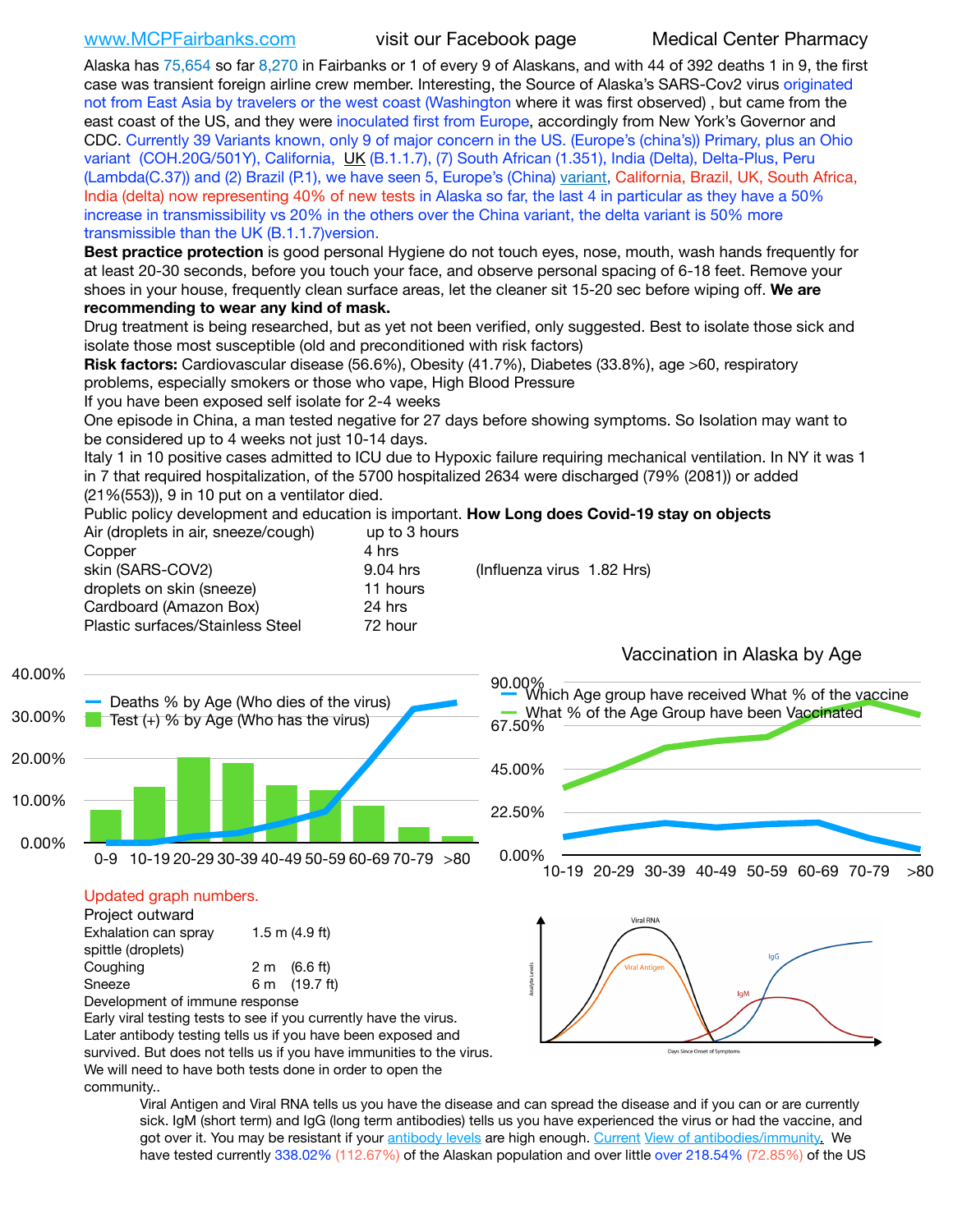population, discount these numbers by 67% to reflect multiple testing of the same person. To be safe, we need at least 25% to see if we are making progress,  $60\%$  to [barely qualify](https://www.nature.com/articles/d41586-020-02948-4) to be safe, and [70-90%](https://www.mayoclinic.org/herd-immunity-and-coronavirus/art-20486808) to be assured we will not see a second wave of sickness. Some experts will [not feel safe til we are at 85%](https://www.bannerhealth.com/healthcareblog/teach-me/what-is-herd-immunity). See bottom of last page to see how and where in Alaska do we and each of the boroughs stack up, compared to other states and the nation. Three types of clinical laboratory COVID-19 or SARS-CoV-2 tests are being developed:

Molecular Gene sequencing (current method), Viral antigen (testing parts of the virus), Host antibody tests (serology). They detect the virus in different ways.

Mask & [Mask Usage:](https://www.nationalgeographic.com/history/2020/03/how-cities-flattened-curve-1918-spanish-flu-pandemic-coronavirus/) N95 filter out 95% of the particles in the air 3 microns in size or larger.

Mold sizes are about

| <b>Conflict</b>                                       | Combat<br><b>Death</b> | Past 24<br>hours |
|-------------------------------------------------------|------------------------|------------------|
| <b>Revolutionary War</b>                              | 8,000                  |                  |
| Civil War                                             | 214,938                |                  |
| World War I                                           | 53,402                 |                  |
| World War II                                          | 291,557                |                  |
| <b>Korean Conflict</b>                                | 33,686                 |                  |
| <b>Vietnam</b>                                        | 47,424                 |                  |
| <b>Gulf War</b>                                       | 149                    |                  |
| Afghanistan                                           | 1,833                  |                  |
| <b>Iraq</b>                                           | 3,836                  |                  |
| <b>1918 Flu</b>                                       | 675,000                |                  |
| 9/11 deaths                                           | 2,977                  |                  |
| <b>COVID19 deaths from</b><br>1/20/2020 to 08/11/2021 | 618,811                | 767              |

10-12 microns in size. Bacteria are larger, so is dust, Gas molecules and viruses are smaller. PM2.5 are 2.5 microns in size.

**Viruses** can be 1 micron in size, 0.3 micron in size, or 0.1 microns in size, so they **will pass right through**. **We recommend wearing any mask, the mask may provide up to 5 times the protection** ver **wearing no mask at all**. It still **does not protect** the wearer from contracting the infection, it **can inhibit** the spreading, something is **better than nothing at all**.

**Remember there is a clean side ( the side towards you) and a dirty side,** the side to the contaminated air is dirty. If you are COVID positive then this is reversed. When handling the mask, do not touch the dirty side and then touch your face, Wash properly your hands first after touching the dirty side before touching your face. If you are infected the dirty side is the inside surface of the mask.

Wash your homemade mask in hot water wash >133F (for at least 10 minutes) and rinse to sanitize with high heat >133F Plus and a weak bleach or peroxide (not Both) the mask. Daily if possible. If you are a frontline health care provider with a homemade fabric mask 2 hours. Do not touch the dirty side.

**Mask usage: 5/13/21 While the CDC** has changed it's recommendations for those who have gotten vaccinated to go mask free, except on Mass Transportation such as buses and airline, or when in crowded situations, like concerts.

Those that have not been vaccinated are still advised need to wear a mask, they are now the population at risk.

The risk has now increased for those non-vaccinated folks. They no longer have the masked people in the community to protect them. While those who have been vaccinated will not get sick or as sick. They can still pass, much more easily without the masks, the virus to those who have not been vaccinated to make them sick.

Therefore, it is even **more imperative** that those that have not been vaccinated, wear a mask to protect themselves, or get vaccinated. The sea of those with the potential to have the virus now are those <12 y/o of age, those >  $12y$ /o who have not been vaccinated, or those who have been vaccinated and are transitory carriers. Currently, this is about 50% of the US population and about 60% of the Alaskan population. And about 80% of all children under 18y/o at this moment.

**Alcohol solutions** should be 60-80% alcohol **70%** is optimal. **Keep wet and rub 30 seconds**, or Happy Birthday song sung 3 times. **Hydrogen peroxide diluted to 2%** or 4 teaspoonful per quart of water (20ml per 946ml) Bleach the same ratio **Vinegar and ammonia are good cleaning agents, but not disinfectants**. **Do not mix** any of these agents together, toxic fumes can result. **Disinfectants, in order to be effective**, should remain on the applied surface, to be cleaned moist **(wet) for 30 seconds to 4 minutes** depending on material. Caution may dissolve glue or adhesives or bleach and discolor items, check with manufacturers. Do not let it get inside electronic devices. UV (10 minutes), [UV light](http://www.docreviews.me/best-uv-boxes-2020/?fbclid=IwAR3bvFtXB48OoBBSvYvTEnKuHNPbipxM6jUo82QUSw9wckxjC7wwRZWabGw) only kills where it can see.

### **Myths**

Taking hot baths, using colloidal silver, eating garlic soup, gargling with bleach are not proven to be effective. We have already seen using chloroquine taking the wrong form in the wrong dose can be fatal, one death and one critically injured. (see Arizona couple after listening to the past-president)

**We have heard of all kinds of cures.** To date there is no curative or preventative treatments, only supportive therapy. At this point there is **no proof** that Quinine, zinc, Hydroxychloroquine, Chloroquine, or Vitamin C works. As they say wives-tale at best, irresponsible reporting most likely. We have seen no information that they work.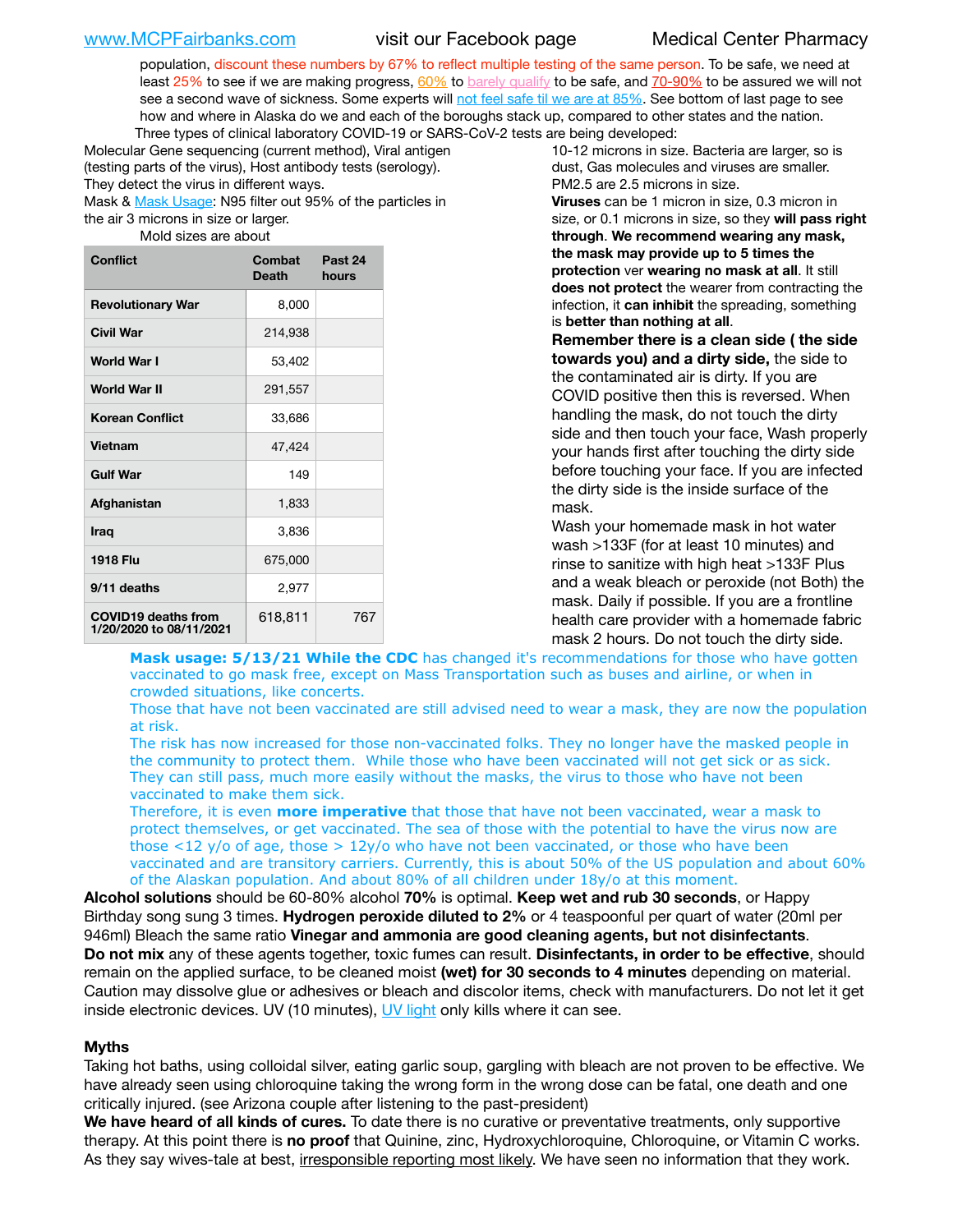# [www.MCPFairbanks.com](http://www.MCPFairbanks.com) visit our Facebook page Medical Center Pharmacy

There have been ineffective dosing issues, over-dosing issues, permanently killing the senses of smell or taste, inappropriate usage, cardiac arrhythmias, and death from the usage of these agents have been reported. The virus may die out with heat of summer, or cold weather, this is a myth, There are a couple of studies at show the virus can withstand 98F. We know the body tries to use up to 104F to potentiate our immune system, to kill viruses. Taking NSAID, Aspirin, Ach-Inhibitors, Arb's and you get the COVID-19 infection are not contraindicated and no clinical evidence that says you should stop any of these classes of medications. It would be misguided and ill advised if you did so, In other words, Unless your doctor makes changes, keep taking your medications unless told to do otherwise.

**Vaccine Myths and Fake information:** There are no microchips, tracking devices, fetus tissue, at all in the vaccines. Vaccines will not and can not change your DNA., It can not change the fertility of men or women. It seems to be safe to the fetus and pregnant women. You should continue to wear a mask til we get to Herd Immunity levels, but can remove masks if you are outdoors, but not at concerts where you are close together. You should still get vaccinated (complete series) even if you got COVID. If you have some of the co-morbidities, it is important that you do get vaccinated, the side effects of the vaccine will be milder and survivable than getting COVID. When you have questions, ask a pharmacist or your doctor.

As of 12/21/20, DHSS was aware of 11 reports regarding possible allergic reactions from Alaska's hospitals to CDC: Bartlett Regional Hospital (8), Providence Alaska (2) and Fairbanks Memorial Hospital (1). Two were identified as anaphylaxis and one of those resulted in hospitalization for ongoing monitoring. In the other three cases, symptoms were mild and not considered anaphylaxis. the hospitalized patient has been discharged and is doing well. The CDC said there appears to be no obvious geographic clustering of these reactions, nor was a specific production lot involved. People who experience anaphylaxis after the first dose should not receive

a second dose, according to CDC recommendations. For being one of the first states in that nation to start vaccinating, those <16y/o, we have slowed down vaccinations to where we are now way behind. More people are getting sick more frequently. Soon we will have more deaths. Due to vaccination resistance, Alaska has pushed itself into near last place, in the nation, as to when we will reach "herd immunity". This is the date when we can safely remove our masks and other restrictions.

Check our website [www.MCPFairbanks.com](http://www.MCPFairbanks.com) for the 13 testing sites in the interior of Alaska.

Who is eligible now? All Alaskans >12 y/o, can receive the Pfizer vaccine and those >16 y/o can receive all of the other vaccines, all visitors can get vaccinated.



Johnson and Johnson, has been reinstated, but I would caution not to give it to women 12-50 years old. For details about eligibility, to find a provider visit [covidvax.alaska.gov.](https://lnks.gd/l/eyJhbGciOiJIUzI1NiJ9.eyJidWxsZXRpbl9saW5rX2lkIjoxMDYsInVyaSI6ImJwMjpjbGljayIsImJ1bGxldGluX2lkIjoiMjAyMTAxMjguMzQwODU3NjEiLCJ1cmwiOiJodHRwOi8vZGhzcy5hbGFza2EuZ292L2RwaC9FcGkvaWQvUGFnZXMvQ09WSUQtMTkvdmFjY2luZS5hc3B4In0.-Xwhl42jAWOMS7ewfS85uxwrwjohCso3Sb81DuDKtxU/s/500544915/br/93796640171-l) for vaccination sites or call 1-907-646-3322 for questions [covid19vaccine@alaska.gov](mailto:covid19vaccine@alaska.gov?subject=COVID19%20Vaccine%20questions) 9 am – 6:30 pm Monday - Friday and 9 am-4:30 pm Saturday and Sunday. You may be put on hold, but you will not need to leave a message for a return phone call if you call within business hours. Keep these tips in mind when scheduling. checkout our website [www.MCPFairbanks.com](http://www.MCPFairbanks.com) Please keep these tips in mind when scheduling. Be sure to keep and save your proof of vaccination cards as you may need it for travel purposes in the future.

Gao Fu, the director of the China Centers for Disease Control, admitted on 4/10/2021 that the country's vaccines don't exactly give Covid-19 a knockout blow. One study from Brazil found that the vaccine from the Chinese company Sinovac was 50.4% effective, compared to Pfizer's 97%. Fu said the government is looking for ways to boost effectiveness.

# Many Alaskans live with underlying health concerns

You can not change your age but you can affect change with other risk factors. Nov. 17, 2020 for more information check out **[Alaska DHSS Insights](http://dhss.alaska.gov/dph/Epi/id/Pages/COVID-19/blog/20201117.aspx)** 

Epidemiologists within the Section of Chronic Disease Prevention and Health Promotion analyzed reports from about 8,500 randomly-selected Alaska adults who participated in the annual [Behavioral Risk Factor Surveillance System \(BRFSS\)](http://dhss.alaska.gov/dph/Chronic/Pages/brfss/default.aspx) telephone survey between 2016 and 2018. About 67% of Alaska adults — two out of three — have at least one of the following ongoing health concerns that have been shown to increase chances for serious illness from COVID-19:

- 46% of Alaska adults are current or former smokers
- 32% have obesity BMI >30.0
- 8% have type 1 or type 2 diabetes
- 6% have chronic obstructive pulmonary disease (COPD)
- 5% have heart disease or have had a heart attack